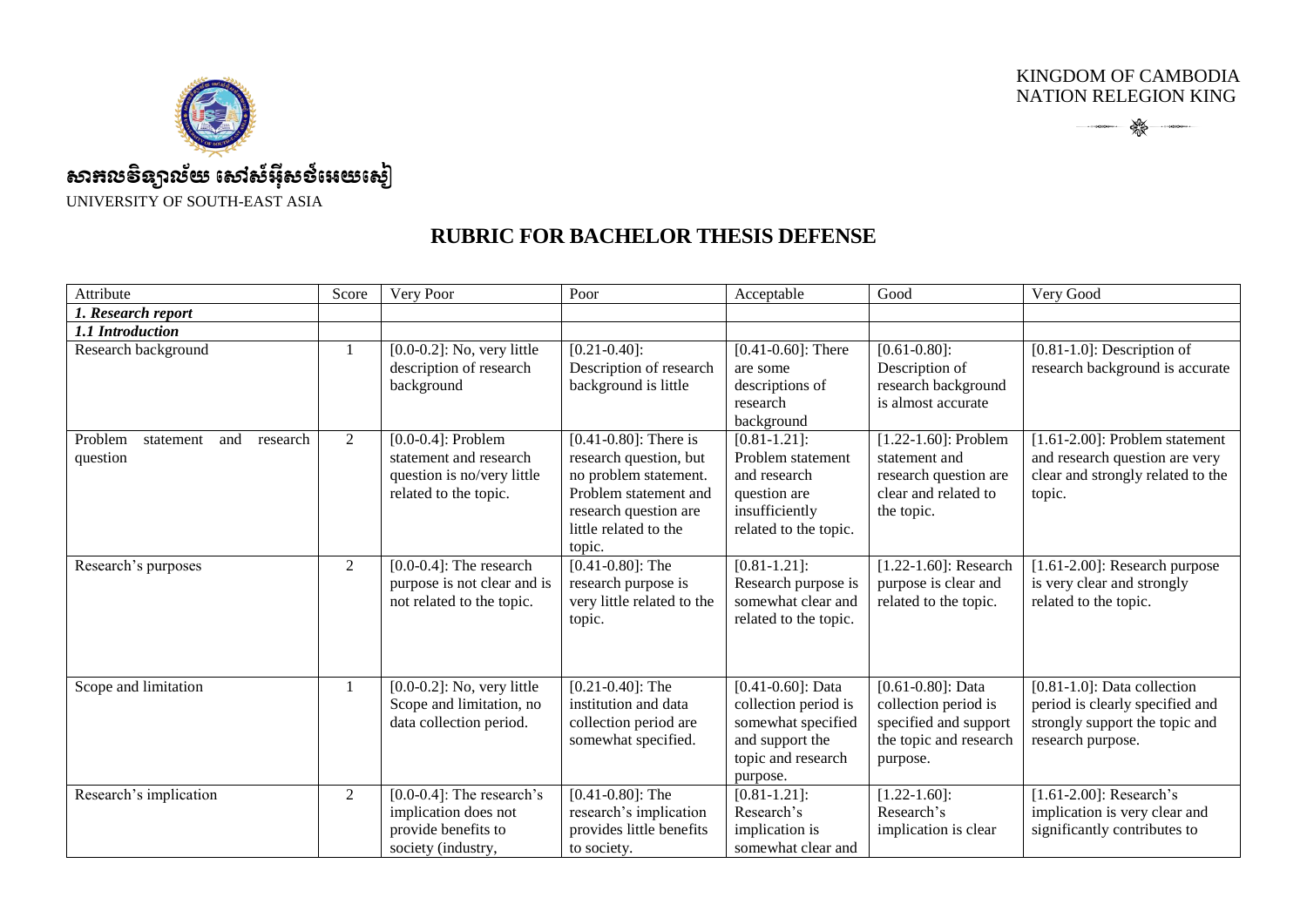|                                                 |              | students, researchers, and                         |                                                  | provides some                               | and provides benefits                         | society without negative             |
|-------------------------------------------------|--------------|----------------------------------------------------|--------------------------------------------------|---------------------------------------------|-----------------------------------------------|--------------------------------------|
|                                                 |              | community).                                        |                                                  | benefits to society.                        | to society.                                   | impacts.                             |
| Conceptual framework                            | $\mathbf{1}$ | $[0.0-0.2]$ : There is no or                       | $[0.21 - 0.40]$ : Research                       | $[0.41 - 0.60]$ :                           | [ $0.61 - 0.80$ ]: Research                   | $[0.81-1.0]$ : Research framework    |
|                                                 |              | unrelated research                                 | framework is unclear.                            | Research                                    | framework is clear                            | is very clear and achieves the       |
|                                                 |              | framework.                                         |                                                  | framework is<br>somewhat clear and          | and achieves the                              | research purpose.                    |
|                                                 |              |                                                    |                                                  | achieves the                                | research purpose.                             |                                      |
|                                                 |              |                                                    |                                                  | research purpose.                           |                                               |                                      |
| Research's structure                            | 1            | $[0.0-0.2]$ : There is no or                       | $[0.21 - 0.40]$ : Research's                     | $[0.41 - 0.60]$ :                           | $[0.61 - 0.80]$ :                             | $[0.81-1.0]$ : Research's structure  |
|                                                 |              | disorder research's                                | structure is unclear.                            | Research's                                  | Research's structure                          | is very clear and there is a very    |
|                                                 |              | structure.                                         |                                                  | structure is                                | is clear and there is a                       | good summary of each chapter.        |
|                                                 |              |                                                    |                                                  | somewhat clear and                          | good summary of                               |                                      |
|                                                 |              |                                                    |                                                  | there is a summary                          | each chapter.                                 |                                      |
|                                                 |              |                                                    |                                                  | of each chapter.                            |                                               |                                      |
| 1.2 Literature review                           | 5            | $[0.0-1.0]$ : There is no or                       | $[1.1-2.0]$ : Literature                         | $[2.1-3.0]$ : Literature                    | $[3.1-4.0]$ : Literature                      | $[4.1 - 5.0]$ : Literature review is |
|                                                 |              | unrelated literature                               | review is very little                            | review is somewhat                          | review is related to                          | strongly related to research         |
|                                                 |              | review. There is no                                | related to research                              | related to research                         | research topic,                               | topic, purpose, research             |
|                                                 |              | references cited.                                  | topic, purpose, research                         | topic, purpose,                             | purpose, research                             | findings, or context. The            |
|                                                 |              |                                                    | findings, or context.                            | research findings,                          | findings, or context.                         | number of references cited is        |
|                                                 |              |                                                    | There is few references                          | or context. There is                        | The number of                                 | sufficient and accurate              |
|                                                 |              |                                                    | cited.                                           | suitable numbers of                         | references cited is                           | according to the policy (APA).       |
|                                                 |              |                                                    |                                                  | references cited.                           | sufficient.                                   |                                      |
| 1.3 Research Methodology                        | 0.5          |                                                    |                                                  |                                             |                                               | $[0.41 - 0.50]$ : The                |
| Place/organization<br>conduct<br>to<br>research |              | $[0.00 - 0.10]$ : The                              | $[0.11 - 0.20]$ : The<br>place/organization is   | $[0.21 - 0.30]$ : The<br>place/organization | $[0.31 - 0.40]$ : The                         | place/organization is strongly       |
|                                                 |              | place/organization is<br>unrelated to the topic or | little related to the                            | is somewhat related                         | place/organization is<br>related to the topic | related to the topic and has         |
|                                                 |              | very small and has very                            | topic or small and has                           | to the topic or small                       | and has some data.                            | sufficient data.                     |
|                                                 |              | little data.                                       | little data.                                     | and has few data.                           |                                               |                                      |
| Type of research                                | $\mathbf{1}$ | $[0.0-0.2]$ : There is no or                       | $[0.21 - 0.40]$ : Type of                        | $[0.41 - 0.60]$ :                           | $[0.61 - 0.80]$ : Research                    | $[0.81 - 1.0]$ : Research type is    |
|                                                 |              | wrong specified type of                            | research in unclear.                             | Research type is                            | type is clear.                                | very clear.                          |
|                                                 |              | research.                                          |                                                  | somewhat clear.                             |                                               |                                      |
| Sample                                          | 0.5          | [ $0.00-0.10$ ]: There is no                       | $[0.11 - 0.20]$ : Sample of                      | $[0.21 - 0.30]$ : Sample                    | $[0.31 - 0.40]$ : Sample                      | $[0.41-0.50]$ : Sample of research   |
|                                                 |              | specific sample. There is                          | research is very small                           | of research have                            | of research have                              | have sufficient size or strongly     |
|                                                 |              | no specified sampling                              | number or little                                 | enough size or                              | sufficient size or                            | expected to achieve the              |
|                                                 |              | methods or unrelated to                            | expected to achieve the                          | somewhat expected                           | supportively expected                         | research purposes. Specified         |
|                                                 |              | the topic and research                             | research purposes.                               | to achieve the                              | to achieve the                                | clearly sampling methods or          |
|                                                 |              | purposes.                                          |                                                  | research purposes.                          | research purposes.                            | referencing.                         |
|                                                 |              |                                                    |                                                  |                                             | Specified sampling                            |                                      |
|                                                 |              |                                                    |                                                  |                                             | methods or                                    |                                      |
|                                                 |              |                                                    |                                                  |                                             | referencing.<br>[0.61-0.80]: Research         | $[0.81-1.0]$ : Research tools are    |
| Research tools                                  | 1            | $[0.0-0.2]$ : There is no or                       | $[0.21 - 0.40]$ : Research<br>tools are unclear. | $[0.41 - 0.60]$ :<br>Research tools are     | tools are clear and                           |                                      |
|                                                 |              | wrong specified research                           |                                                  | somewhat clear.                             |                                               | very clear and strongly              |
|                                                 |              | tools                                              |                                                  |                                             |                                               |                                      |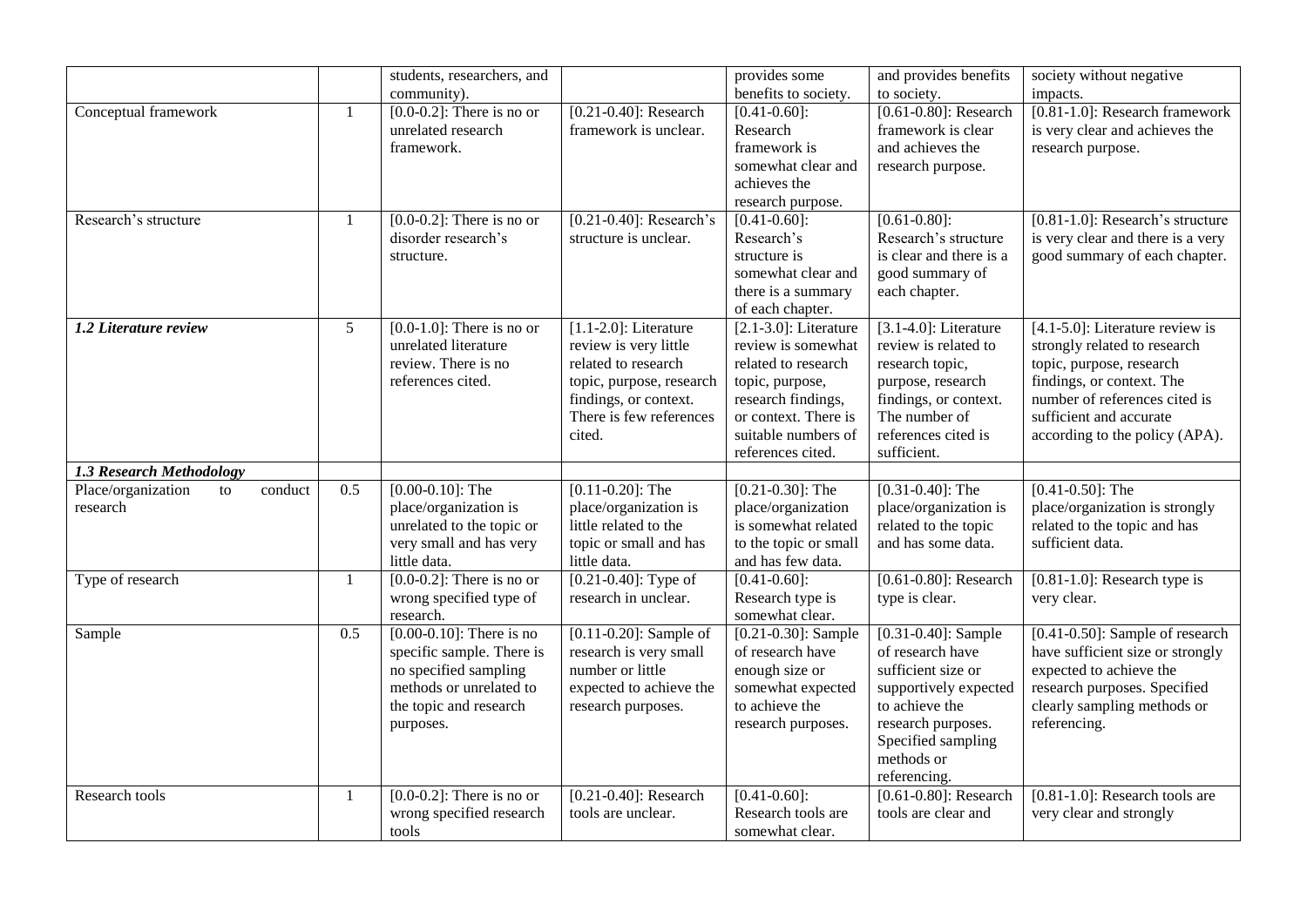|                                                              |                 |                                                                                           |                                                                                                                 |                                                                                                                                                                                 | expected to achieve                                                                                                                    | expected to achieve to research                                                                                                     |
|--------------------------------------------------------------|-----------------|-------------------------------------------------------------------------------------------|-----------------------------------------------------------------------------------------------------------------|---------------------------------------------------------------------------------------------------------------------------------------------------------------------------------|----------------------------------------------------------------------------------------------------------------------------------------|-------------------------------------------------------------------------------------------------------------------------------------|
| Data collection methods                                      | $\mathbf{1}$    | $[0.0-0.2]$ : There is no or<br>wrong specified data<br>collection methods                | $[0.21 - 0.40]$ : data<br>collection methods are<br>unclear.                                                    | $[0.41 - 0.60]$ : data<br>collection methods<br>are somewhat clear.                                                                                                             | to research purposes.<br>$[0.61 - 0.80]$ : data<br>collection methods<br>are clear and<br>expected to achieve<br>to research purposes. | purposes.<br>$[0.81-1.0]$ : data collection<br>methods are very clear and<br>strongly expected to achieve to<br>research purposes.  |
| Analysis and interpretation                                  | 15              | $[0.0-0.2]$ : There is no or<br>wrong specified analysis<br>and interpretation<br>methods | $[0.21 - 0.40]$ : analysis<br>and interpretation<br>methods are unclear.                                        | $[0.41 - 0.60]$ :<br>analysis and<br>interpretation<br>methods are<br>somewhat clear.                                                                                           | $[0.61 - 0.80]$ : analysis<br>and interpretation<br>methods are clear and<br>expected to achieve<br>to research purposes.              | $[0.81 - 1.0]$ : analysis and<br>interpretation methods are very<br>clear and strongly expected to<br>achieve to research purposes. |
| 1.4 Research findings and discussion                         | 15              | [0.00-3.00]: Very little<br>finding/data.<br>Artificial/wrong data.                       | $[3.10 - 6.00]$ : Little<br>finding/data. Wrong<br>data/Plagiarized<br>finding/data.                            | $[6.10-9.00]$ : Some<br>finding/data and<br>discussion are<br>somewhat clear.<br>There are some<br>finding but not<br>summary and there<br>are no or very little<br>discussion. | $[9.10-12.00]$ : Good<br>finding/data and<br>discussion. There are<br>some summary with<br>good SWOT<br>Analysis.                      | [12.10-15.00]: Very Good<br>finding/data and discussion.<br>There are very good summary<br>with very good SWOT<br>Analysis.         |
| 1.5 conclusion and recommendation                            | $5\overline{)}$ | $[0.00-1.00]$ : There is no<br>or very bad/wrong<br>conclusion and<br>recommendation.     | $[1.10-2.00]$ : There are<br>unclear/some mistake<br>in conclusion and<br>recommendation.                       | $[2.10-3.00]$ :<br>Conclusion and<br>recommendation<br>are somewhat clear<br>and accurate.                                                                                      | $[3.10-4.00]$ :<br>Conclusion and<br>recommendation are<br>clear and accurate<br>and related to SWOT<br>Analysis.                      | $[4.1-5.0]$ : Conclusion and<br>recommendation are very clear<br>and accurate and strongly<br>related to SWOT Analysis.             |
| 1.6 design and grammar and spelling                          | $5\overline{)}$ | $[0.00-1.00]$ : Wrong<br>format, a lot of grammar<br>and spelling mistake.                | $[1.10-2.00]$ : There are<br>partially wrong format,<br>grammar and spelling<br>mistake.                        | $[2.10-3.00]$ : There<br>are somewhat<br>wrong format,<br>grammar and<br>spelling mistake.                                                                                      | $[3.10-4.00]$ : There are<br>good format, little<br>grammar and spelling<br>mistake.                                                   | $[4.1 - 5.0]$ : There are very<br>conform to format. No grammar<br>and spelling mistake.                                            |
| Total research report                                        | 45              |                                                                                           |                                                                                                                 |                                                                                                                                                                                 |                                                                                                                                        |                                                                                                                                     |
| 1.7 Thesis defense<br><b>Power Point Presentation Slides</b> | 5               | $[0.00-1.00]$ : Wrong<br>format and very poor<br>content of Presentation<br>slides.       | $[1.10-2.00]$ : There are<br>partially wrong format<br>and bad or unclear<br>content of Presentation<br>slides. | $[2.10-3.00]$ : There<br>are somewhat clear<br>content of<br>Presentation slides.                                                                                               | $[3.10-4.00]$ : There are<br>clear content and<br>attractive<br>Presentation Slides.                                                   | $\overline{[4.1-5.0]}$ : There are very clear<br>content and attractive<br>Presentation Slides.                                     |
| <b>Behavior and Dress</b>                                    | $5\overline{)}$ | $[0.00 - 1.00]$ : Poor dress.<br>No uniform. Rude, no<br>hospitality.                     | $[1.10-2.00]$ : Good<br>dress but no uniform.<br>Bad behavior.                                                  | $[2.10-3.00]$ : There<br>is uniform but<br>unclean or disorder.                                                                                                                 | $[3.10-4.00]$ : There is<br>good uniform and<br>clean or order. Good<br>behavior.                                                      | $[4.1-5.0]$ : There is very good<br>uniform and clean or order.<br>Very good behavior.                                              |